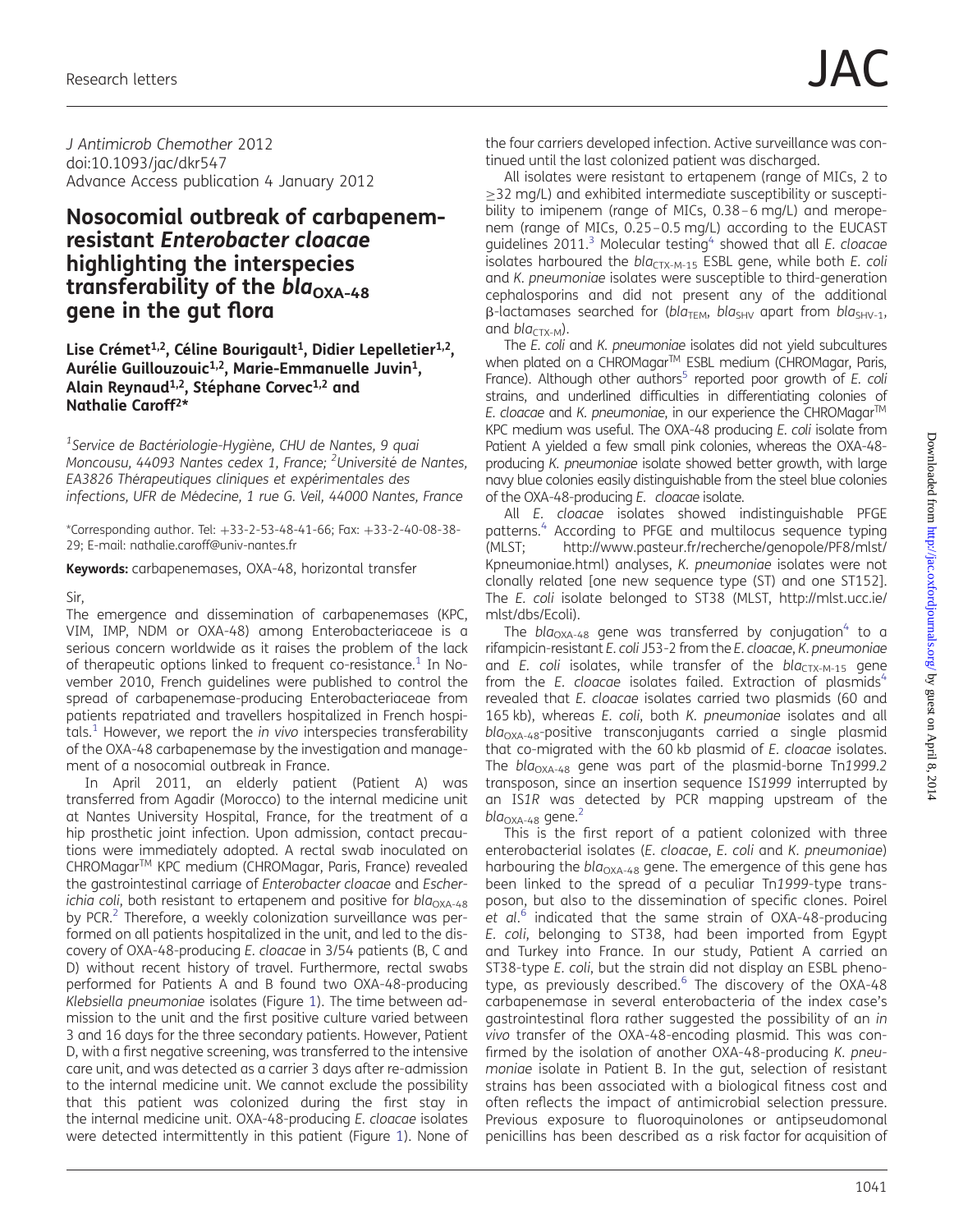<span id="page-1-0"></span>

Figure 1. Synoptic picture providing a summary overview of the isolation of OXA-48-producing isolates at Nantes Hospital. Ec, E. cloacae; Kp, K. pneumoniae; AMK, amikacin; AMC, amoxicillin/clavulanate; CIP, ciprofloxacin; CRO, ceftriaxone; ETP, ertapenem; FEP, cefepime; IPM, imipenem; MEM, meropenem; TZP, piperacillin/tazobactam; VAN, vancomycin.